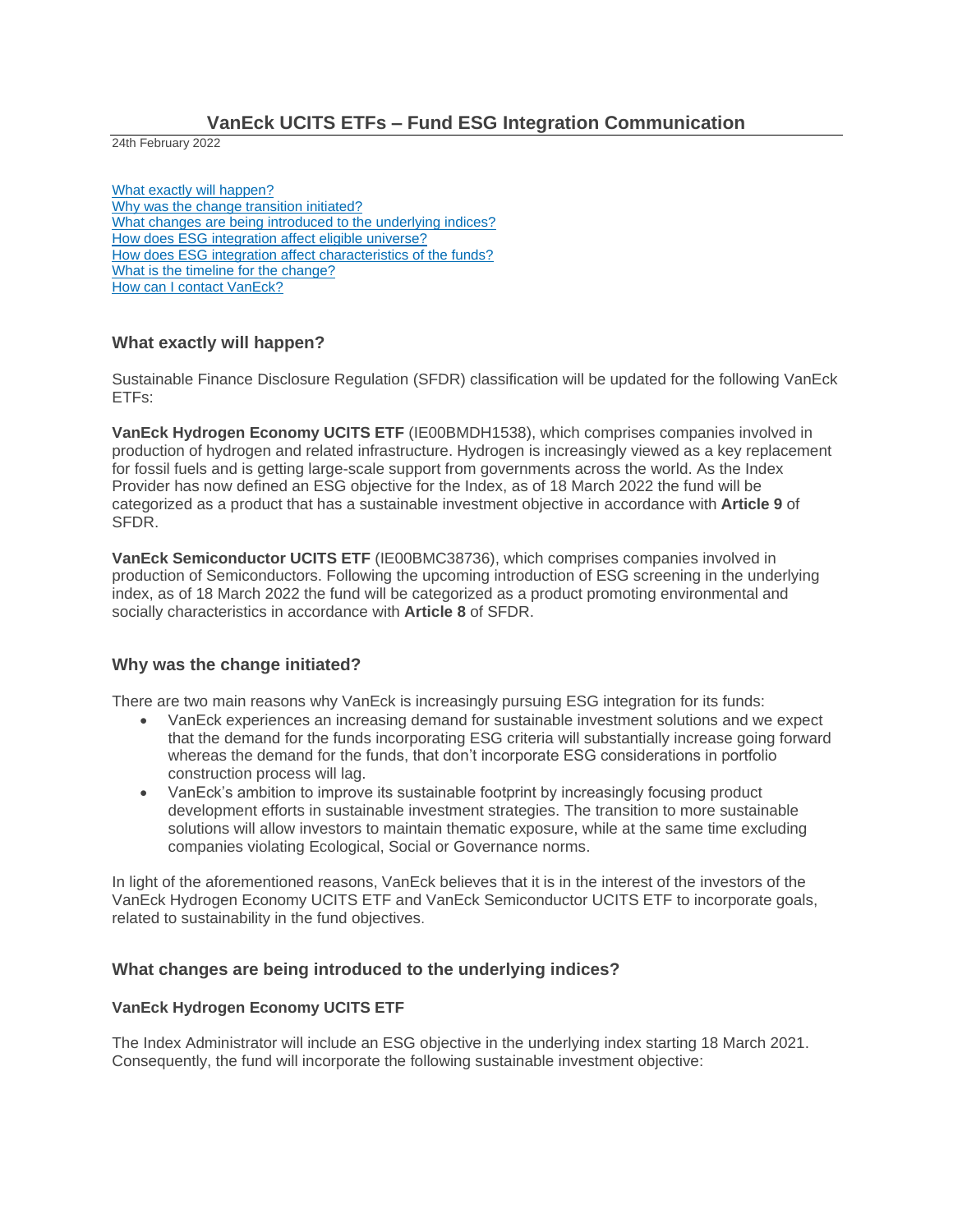"This Fund aims at enhancing sustainable forms of energy generation, to reduce carbon emissions and ultimately contribute to the mitigation of climate change."

At the December 2021 review, the underlying index of the fund introduced ESG screening in its selection process. For more details on the exact filters applied, please see the list below

### **VanEck Semiconductor UCITS ETF**

In addition to revenue thresholds incorporated in the index to select the relevant companies for respective themes, starting 18 March 2021 the fund will also apply ESG screening in its selection process. For more details on the exact filters applied, please see the list below.

### **List of ESG exclusions applied to the underlying indices:**

- Companies with very severe social norms violations according to ISS research
- Companies that have greater than 0% revenue exposure to controversial weapons, including, among others: Anti-personnel Mines, Biological Weapons, Chemical Weapons, Cluster Munitions, Depleted Uranium, Nuclear Weapons, Incendiary Weapons and White Phosphorus
- Companies that exceed 5% threshold of revenue exposure to various sectors including but not limited to civilian firearms, tobacco, gambling, military equipment and energy extractives (such as Thermal Coal, Fossil Fuels, Oil Sands and Nuclear Power)

Companies that are not covered by ISS or for which relevant data fields are not collected by ISS may be eligible for inclusion.

To keep the target index size of 25 stocks, the screened company will be replaced by the next eligible company from the index universe.

# **How does ESG integration affect eligible universe?**

#### **VanEck Hydrogen Economy UCITS ETF**

Following companies, that would otherwise be eligible for index inclusion, were removed from the eligible universe of the index in Dec'21 review:

<span id="page-1-1"></span><span id="page-1-0"></span>

|                       | $\vert$ Company $\vert$ Exclusion Criterion <sup>1</sup> | $\frac{1}{2}$ Last ETF weight (17 Dec 21) <sup>2</sup> |
|-----------------------|----------------------------------------------------------|--------------------------------------------------------|
| <sup>I</sup> FuelCell | 90% Fossil Fuel Exposure                                 | 4.45%                                                  |

Please note this exclusion was implemented in December 2021 together with the introduction of ESG screening to the index rules. This exclusion is not related to the upcoming change in the index and fund objectives on the 18 March 2021.

#### **VanEck Semiconductor UCITS ETF**

Following companies from the current index composition would have been screened out in the previous review (Sep'21), if the relevant filters were applied:

|       | Company   Exclusion Criterion <sup>1</sup> | <b>ETF Weight as of 31 Jan 21<sup>2</sup></b> |
|-------|--------------------------------------------|-----------------------------------------------|
| Qorvo | 10% Military Equipment Exposure            | 0.61%                                         |

<sup>1</sup> Sources: ISS, MVIS

 $\overline{\phantom{a}}$ 

<sup>2</sup> Source: Bloomberg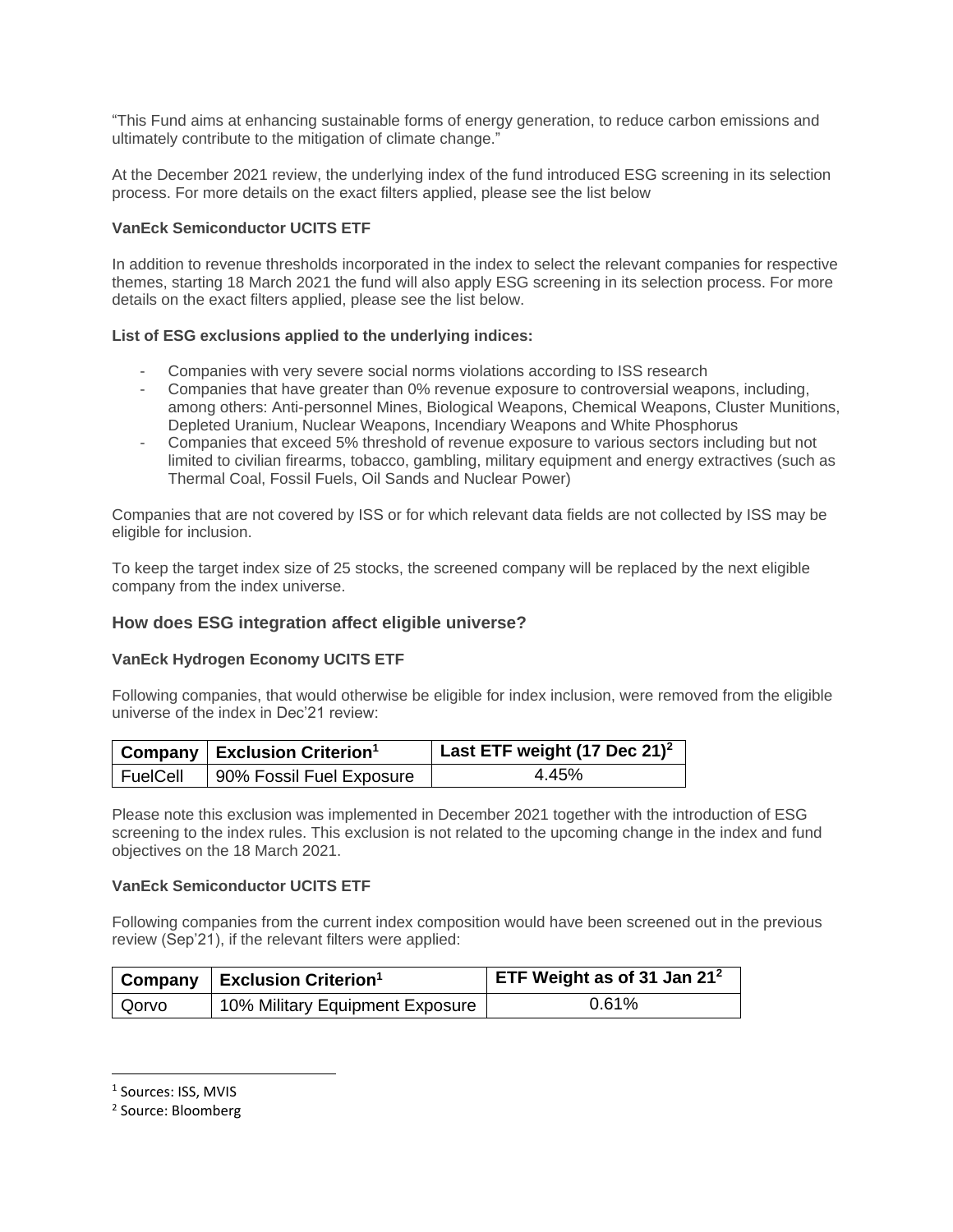Following members of the eligible universe of the index, that are currently not index members, would have been excluded from the eligible universe in Sep'21, if the relevant filters were applied:

| Company                     | <b>Exclusion Criterion<sup>1</sup></b> |
|-----------------------------|----------------------------------------|
| <b>MKS Instruments</b>      | 10% Military Equipment Exposure        |
| <b>CMC Materials</b>        | 15% Fossil Fuel Exposure               |
| <b>MACOM Tech Solutions</b> | 10% Military Equipment Exposure        |
| TTM Technologies            | 10% Military Equipment Exposure        |

# **How does ESG integration affect characteristics of the funds?**

# **VanEck Hydrogen Economy UCITS ETF**

The FuelCell exclusion moderately lowered the liquidity of the ETF due to the stock's high liquidity relative to its weight. Despite that, the Average Time to Liquidate Portfolio at 20% participation remains below 1 day<sup>3</sup>, indicating that the liquidity standards of the ETF remain largely intact thanks to the liquidity filters embedded in the underlying index. There was little change to the other characteristics of the portfolio as well as thematic exposure.

# **VanEck Semiconductor UCITS ETF**

Given the weight of Qorvo in the ETF, we do not expect any significant changes neither to the ETF liquidity, nor to other portfolio characteristics, should the stock not be included in the index at the next review.

# **What is the timeline for the change?**

Subject to shareholder approval, the fund objective update will become effective on the rebalancing date at close of trading 18 March 2022.

# **How can I contact VanEck?**

If you have any queries concerning the matters outlined in this FAQ page, please contact your local agent, or (if none) VanEck at [EMEAsales@vaneck.com.](mailto:EMEAsales@vaneck.com)

# **About VanEck**

 $\overline{a}$ 

VanEck is a privately held global asset management firm founded in 1955. VanEck offers forward-looking, intelligently designed strategies that seek to strengthen a long-term investment portfolio to individual investors and institutions across a range of vehicles including mutual funds (retail and institutional shares), pooled institutional funds, variable insurance portfolios, sub-advisory portfolios, separate accounts, exchange traded funds ("ETFs") and UCITS funds.

VanEck's approach is to think outside the confines of financial markets as they exist today and identify what major historical trends – e.g. geopolitical and technological – will change the opportunity set of these markets. Being one of

<sup>3</sup> Source: Bloomberg, data as of 31 January 2022